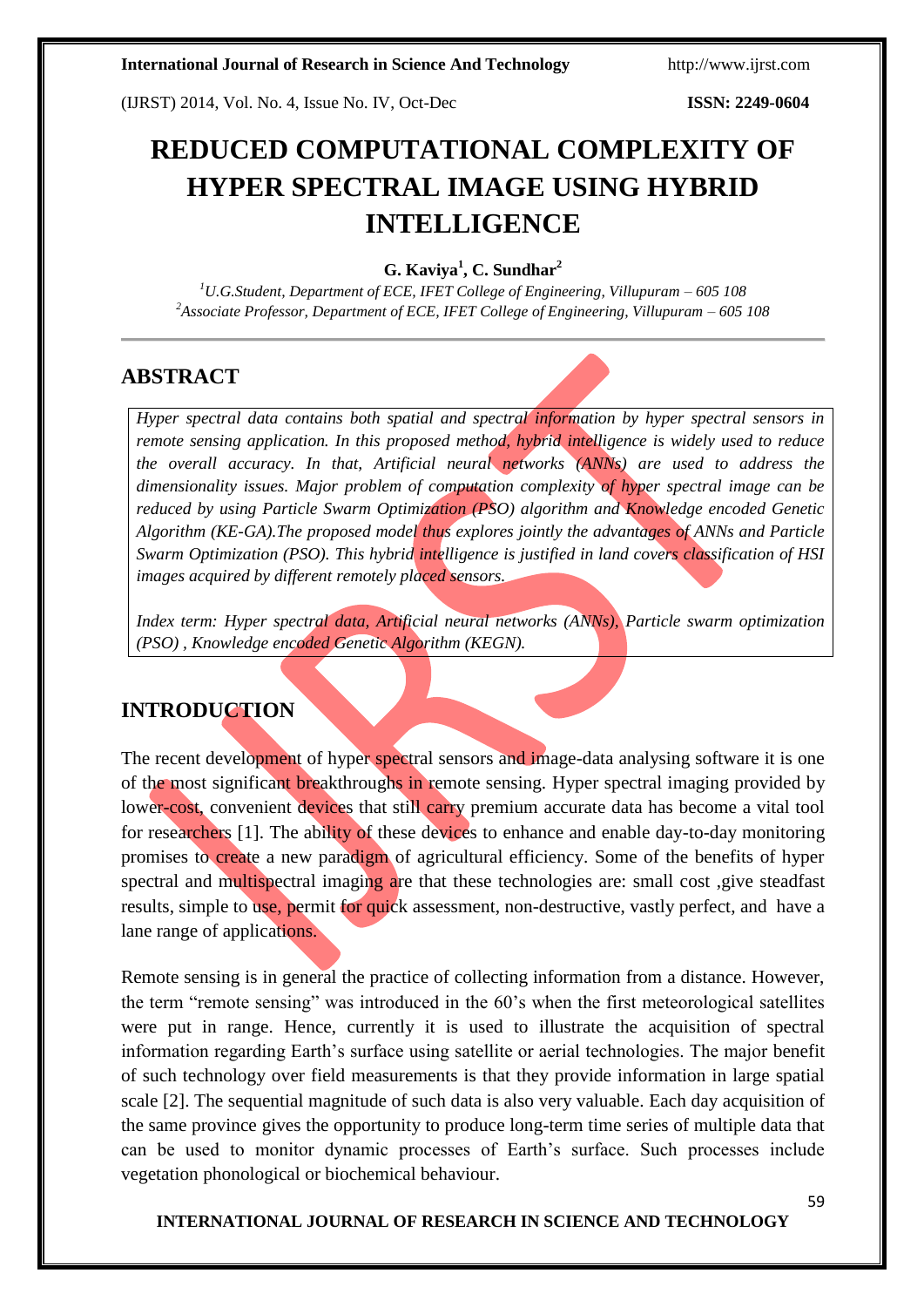(IJRST) 2014, Vol. No. 4, Issue No. IV, Oct-Dec **ISSN: 2249-0604**

# **INTERNATIONAL JOURNAL OF RESEARCH IN SCIENCE AND TECHNOLOGY**

The spectral [3] information of a satellite instrument is very important and determines its prospective applications. According to the supernatural promise, the sensors can be regarded as as multispectral or hyper spectral while hyper spectral sensors possess the power to record detailed spectral attributes of Earth's surface through many continuous narrow spectral bands. The most common VI designed from outpost instruments is the Normalized Difference Vegetation Index (NDVI):

$$
NDVI = \frac{R_{NIR} - R_{RED}}{R_{NIR} + R_{RED}}\tag{1}
$$

where  $R_{NIR}$  and  $R_{RED}$  are the reflectance of the red and the NIR band accordingly. NDVI

takes advantage of the single spectral characteristic to absorb in the red and reflect strongly in the NIR part. NDVI and other VIs are found to be strongly correlated with Leaf Area Index (LAI) that is a key component in ecosystem modelling. Therefore, city state remote sensing can provide spatially and temporally extended information that is valuable for ecosystem modelling. There is occurrence in giving out hyper spectral data. Furthermore, an ecology principal productivity model (ModSat) that uses multispectral satellite and ground meteorological data is developed and calibrate for several ecosystems. It uses a number of agents (particles) that constitute a swarm moving around in the search space looking for the best solution.The most shows potential of these is the use of Artificial Neural Networks (ANNs), which are computational models inspired by biological conclusion making structures such as the brain.

An ANN is non linear adaptive learning information processing systems comprised of an interconnected network of functional computing elements that are usually refer to as neurons. ANNS have ability to learn through adaptive to accumulate knowledge of the classification in hyper spectral image. During learning, ANN modify their own topology network by adjusting weight that act on individual neuron's interconnection. In proposed methodology follows the genetic algorithm (GA) and PSO algorithms used to reduce major issues of high computational cost [14]. Gas belong to larger class of evolutionary algorithms(EA), which obtain solutions to optimization problems using techniques inspired by natural advancement, such as heritage, alteration, mixture and crossover. Linear mixing models the ground as being flat and incident sunlight on the ground causes the materials to radiate some amount of the incident energy back to the sensor.

# **RELATED WORK**

# *A. Hyper spectral image classification*

Hyper spectral image classification having the limited number of labeled and unlabeled pixels it has attracted a lot of attention. Important problem is how to explore the relations among pixels in both spatial information and spectral data. Some of the following methods are introduced like stochastic minimum spanning forest for spatial-spectral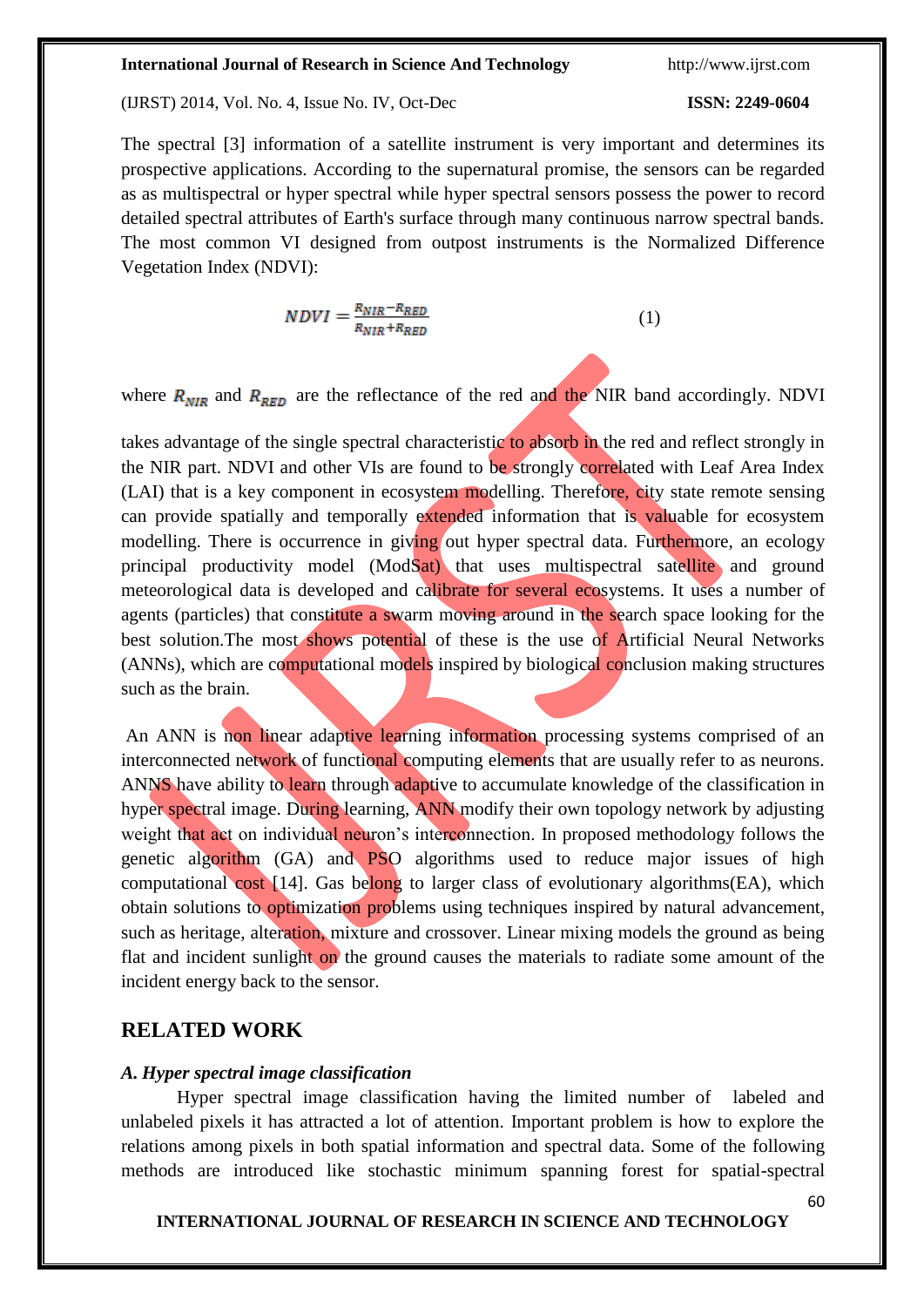(IJRST) 2014, Vol. No. 4, Issue No. IV, Oct-Dec **ISSN: 2249-0604**

taxonomy of hyper spectral image organization. Bearing in mind the current progress on semi-supervised learning, which has shown its superiority to address issue of small training samples, it has introduced in hyper spectral image classification.

# *B. Semi-supervised Technique*

Training Samples are classified as Supervised Classification [2] and Unsupervised Classification. In supervised classification, it identifies known a priori through a combination of fieldwork, map analysis as training sites; the spectral characteristics of these sites are used to train the classification algorithm for eventual land cover mapping of the remainder of the image. In Unsupervised Classification, the supercomputer or algorithm automatically group pixels with similar spectral characteristics (means, standard deviations, etc.,) into unique clusters according to some statistically estimated criteria. The political analyst then re-labels and combined the spectral clusters into information classes. It is unnecessary to perform transductive learning by way of inferring a classification rule over the entire input space; however, in practice, algorithms formally designed for transduction or induction are often used interchangeably.

# *C. Principal component analysis*

The principal components are orthogonal because they are the eigenvectors of the covariance matrix, which is symmetric. PCA is perceptive to the relative scaling of the original variables. Consider a data matrix, X, with column-wise zero pragmatic mean (the sample mean of each column has been shifted to zero), where each of the n rows represents a dissimilar recurrence of the experiment, and each of the p columns gives a particular kind of datum (say, the results from a particular sensor).

Mathematically, the transformation is defined by a set of p-dimensional vectors of weights or loadings  $w_{(k)} = (w_1, ..., w_p)(k)$  that map each row vector  $X_{(i)}$  of X to a new vector of principal component scores  $t_{(i)} = (t_1, \ldots, t_p)(i)$ , given by

$$
t_{k(i)} = X_i w_K \tag{2}
$$

# *D.Independent component analysis(ICA)*

ICA finds the independent components (also called factors, latent variables or sources) by maximizing the statistical independent of estimated components [10]. The system works as follows: at any time, if a source i is active  $(y<sub>i</sub>=1)$  and it is connected to the monitor  $t(g_{ij} = 1)$  then the monitor j will observe some activity  $(x_i = 1)$ . Formally we have:  $x_i = \bigvee_{i=1}^{N} (g_{ij} \Lambda y_i), i = 1, 2, ..., m,$ 

Where  $\Lambda$  is Boolean AND. This approach under moderate noise levels.

# **PROPOSED METHOD**

In this part, we introduce the proposed combination of both particle swarm optimization Knowledge Encoded Genetic algorithm and Artificial neural networks (ANNs).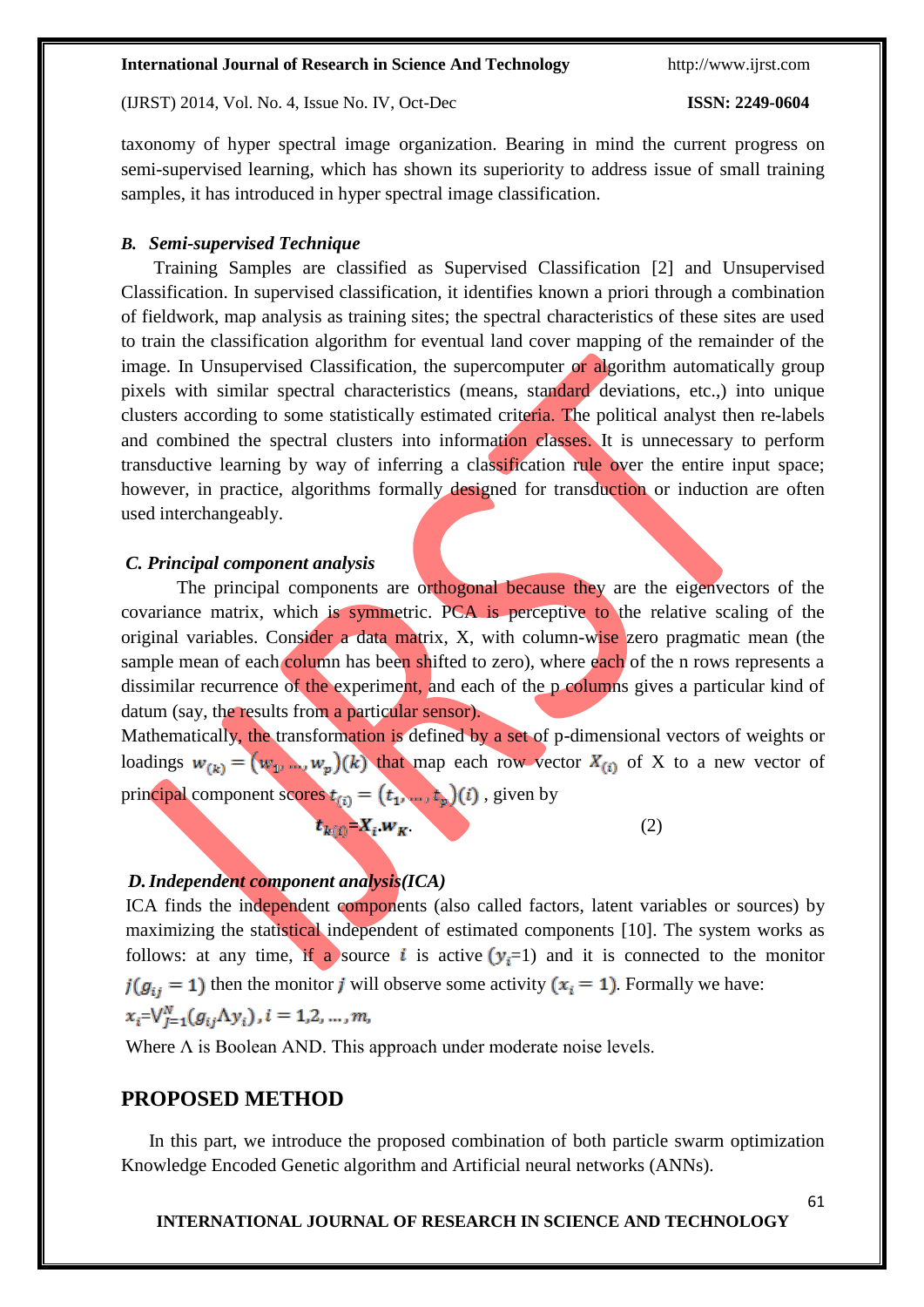(IJRST) 2014, Vol. No. 4, Issue No. IV, Oct-Dec **ISSN: 2249-0604**

# *A. Artificial neural network(ANNs***)**

Aspect of the artificial neural network is that there are different architectures, which requires different types of algorithms, but evaluate to other compound system, a neural network is moderately simple if handled brightly. The training procedure of the network can selected to fit the purpose, for supervised and unsupervised training types. The benefits of ANN is that the output of the network for selective number of points can be used to find out the outcome for any other new point using the same parameters for interpolation and extrapolation An ANN is typically defined by three types of parameters: The interconnection pattern between the different layers of neurons 1.The learning process for updating the weights of the interconnections 2.The activation function that converts a neuron's weighted input to its output activation.3. Mathematically, a neuron's network function  $f(x)$  is defined as a composition of other functions  $g_k(x)$ , which can further be defined as a composition of other functions. This can be suitably represented as a network structure, with arrows depicting the dependency between variables. A widely used type of symphony is the nonlinear subjective sum, where

$$
f(x) = K(\sum_i \omega_i g_i(x))
$$

 $(3)$ 

where K is some predefined purpose, such as the hyperbolic digression. It will be fitting for the subsequent to refer to a collection of functions  $g_i(x)$  as simply a vector  $g=(g_1,g_2,...,g_n).$ 

In proposed tactic combines the continuous training of artificial neural network together with data decline and maximum feature separation techniques such as independent component analysis (ICAs) and synchronized diagonalization of covariance matrices, for swift and perfect class of large HSI. In that each pixels represents an N dimensional vector  $x$  (N = bands=224 for the AVIRIS sensor). Let Z be the number of classes,  $R<sub>z</sub>$  be the number of pixels in class *k* and R be the total number of pixels where  $R = \sum_{k=1}^{Z} R_{k}$ . The mean vector of this set, n is denoted by,

$$
n = E(x) = \frac{1}{E} \sum_{i=1}^{R} x_i
$$
 (4)

Where,  $E(x)$  is the expectation of *x*. The covariance matrix of the data set  $\sum_{x}$  is given by,  $\sum_{x}$ = E {(*x*-n)  $(x - n)^{T}$ }

$$
=\frac{1}{R}\sum_{i=1}^{R}(x_i - n) (x_i - n)^T
$$
 (5)

Profit of artificial neuron model ease can be seen in its mathematical description below:

$$
y(k) = F(\sum_{i=0}^{m} w_i(k).x_i(k) + b)
$$
 (6)

Where,  $x_i(k)$  is input value in discrete time k where i goes from 0 to m,  $w_i(k)$  is weight value in discrete time k where i goes from 0 to m, b is bias, F is a shift function,  $y_i(k)$  is output value in distinct time  $\bf{k}$ . Situation can be described with equation is given by,

$$
y = \begin{cases} 1 & \text{if } w_i \, x_i \ge \text{threshold} \\ 0 & \text{if } w_i \, x_i < \text{threshold} \end{cases} \tag{7}
$$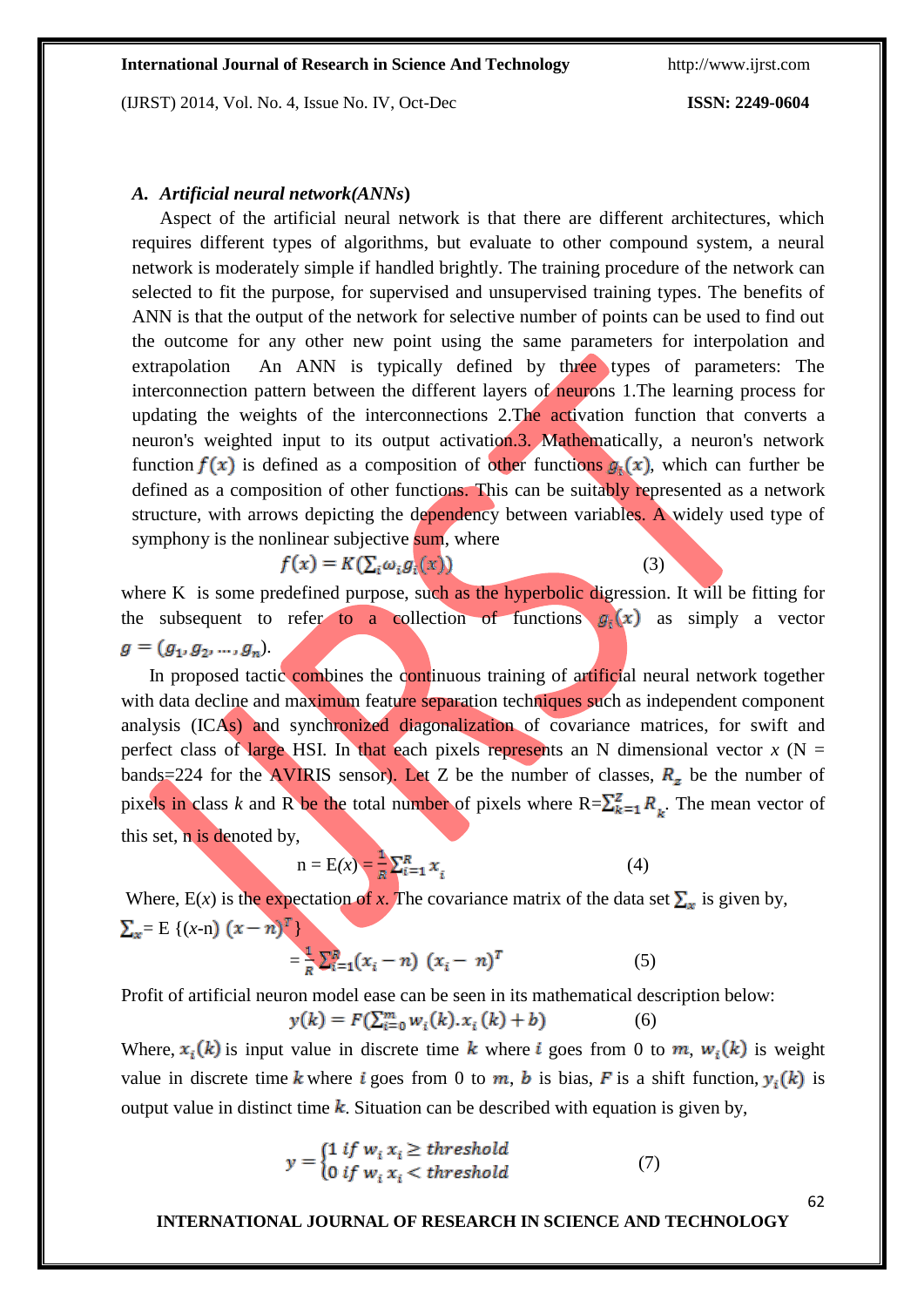(IJRST) 2014, Vol. No. 4, Issue No. IV, Oct-Dec **ISSN: 2249-0604**

The fact that interconnection can be done in numerous ways results in numerous possible topologies that are divided into two basic classes. Fig.1 shows these two topologies; the left side of the figure represent simple feed-forward topology (acyclic graph) where information flows from inputs to outputs in only one direction and the right side of the figure represent simple recurrent topology (semi-cyclic graph) where some of the information flows not only in one direction from input to output but also in opposite direction.





# *B. Analysis of Genetic algorithm and PSO*

PSO is initialized with a group of random particles (solutions) and then searches for optima by updating generations [9]. In every iteration, each particle is modernized by following two "best" values. The first one is the best elucidation (fitness) it has achieved so far. (The robustness value is also stored.) This assessment is called pbest. Another "best" assessment that is tracked by the particle swarm optimizer is the finest value, obtained so far by any particle in the residents [11]. This best significance is a global best and called gbest. After that, gross primary productivity is determined in this hybrid method. Using this calculation accuracy of the hyper spectral image obtained. After finding the two best values, the particle updates its velocity and positions with following equation (a) and (b).

 $v \mid \ ] = v \mid \ ] + c \cdot \sqrt{2 \cdot \text{rand}(v \cdot \text{}}$  (pbest  $\lceil \ ]$  – present  $\lceil \ ]$ ) + c2 \* rand() \* (gbest  $\lceil \ ]$  – present  $\lceil \ ]$ ) (a) present  $\begin{bmatrix} 1 & 1 & 1 \\ 1 & 1 & 1 \end{bmatrix}$  = persent  $\begin{bmatrix} 1 & 1 & + & 1 \\ 1 & 1 & 1 \end{bmatrix}$ 

(b)

where  $v \mid \cdot$  is the particle velocity, persent  $\mid \cdot \mid$  is the current particle (solution). Pbest  $\mid \cdot \mid$  and gbest  $\Box$  are defined as stated before. rand () is a random number between  $(0,1)$ . c1, c2 are learning factors. Usually  $c1 = c2 = 2$ .

PSO follows the below steps: 1. First to initialize the input image. 2. After that initialize the particle of the image. 3. Evaluate the fitness of the hyper spectral image with different regions. 4. PSO and knowledge encoded genetic algorithm is applied to achieve the accuracy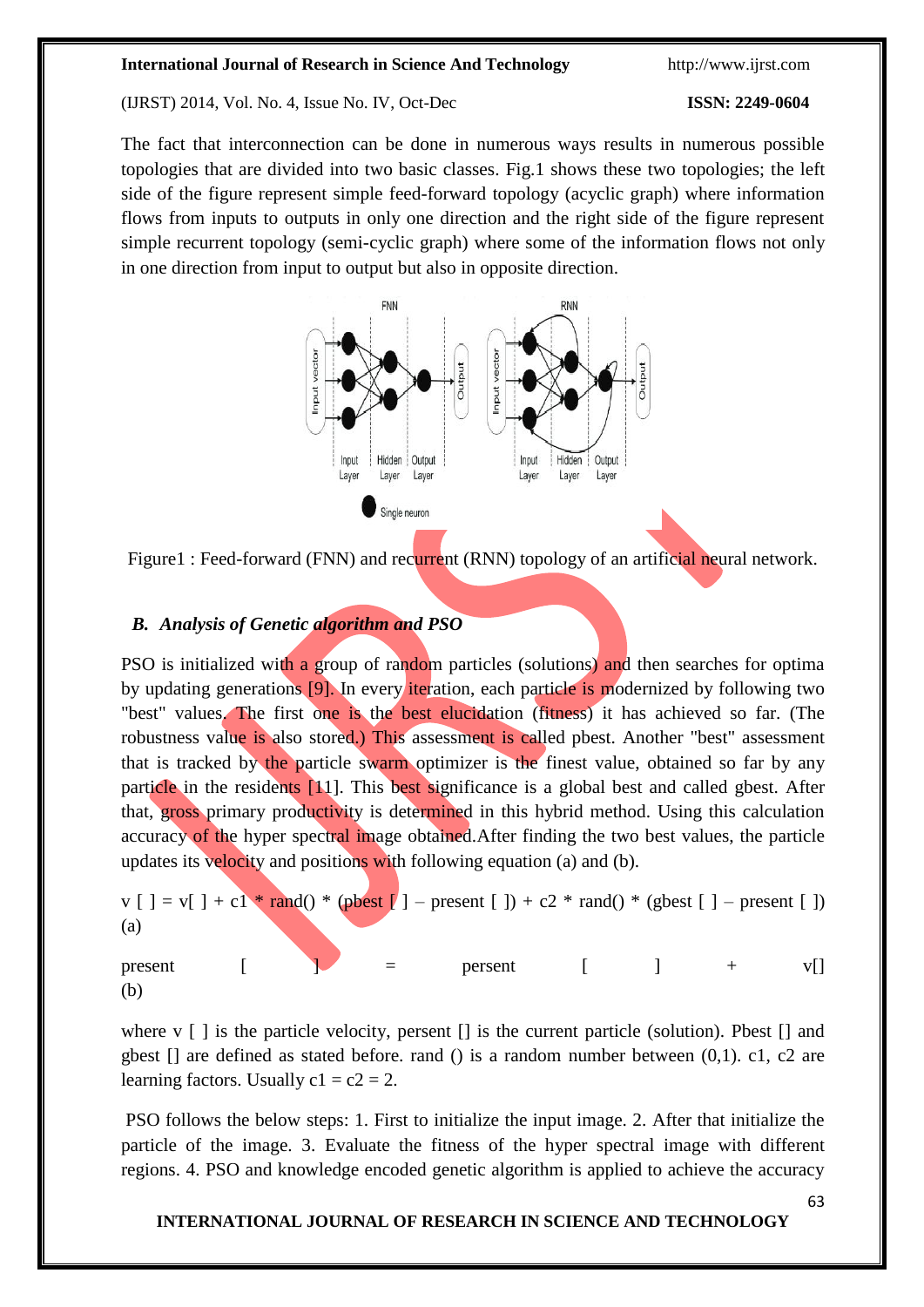(IJRST) 2014, Vol. No. 4, Issue No. IV, Oct-Dec **ISSN: 2249-0604**

64

of an image.5. Parameters are optimized in next step. 6. If classification accuracy determined it will move on optimization separating the hyper plane. If accuracy is not cleared again this step is processed until classification accuracy might be achieved. From these procedure, we can learn that PSO shares many common points with GA [13]. Both algorithms start with a group of a randomly generated population, both have fitness values to evaluate the population. Both update the population and search for the optimium with random techniques. Both systems do not guarantee success. In particle swarm optimization, consider a fitness function:

(8)

However, PSO does not have genetic operators like crossover and mutation. Particles update themselves with the internal velocity. They also have memory, which is important to the algorithm. A 3-layer ANN [8] is used to do the classification. There are 4 inputs and 3 outputs. So the input layer has 4 neurons and the output layer has 3 neurons. One can evolve the number of hidden neurons. However, for demonstration only, here we suppose the hidden layer has 6 neurons. We can evolve other parameters in the feed-forward network. Here we only evolve the network weights. So the particle will be a group of weights, there are  $4*6+6*3 = 42$  weights, so the particle consists of 42 real numbers. The range of weights can be set to  $[-100, 100]$  (this is just a example, in real cases, one might try different ranges). After encoding the particles, we need to determine the fitness function. For the classification problem, we feed all the patterns to the network whose weights is determined by the particle, get the outputs and compare it the standard outputs. Then we record the number of misclassified patterns as the fitness value of that particle. Now we can apply PSO to train the ANN to get lower number of misclassified patterns as possible. There are not many parameters in PSO [14] need to be adjusted. We only need to adjust the number of hidden layers and the range of the weights to get better results in different trials.

From the above case, we can learn that there are two key steps when applying PSO to optimization problems: the representation of the solution and the fitness function. One of the advantages of PSO is that PSO take real numbers as particles. It is not like GA, which needs to change to binary encoding, or special genetic operators have to be used. For example, we try to find the solution for  $f(x) = x1^2 + x2^2 + x3^2$ , the particle can be set as (x1, x2, x3), and fitness function is  $f(x)$ . Then we can use the standard procedure to find the optimum. The searching is a repeat process, and the stop criteria are that the maximum iteration number is reached or the minimum error condition is satisfied. There are not many parameter need to be tuned in PSO. Here is a list of the parameters and their typical values. The number of particles: the typical range is 20 - 40. Actually for most of the problems 10 particles is large enough to get good results. For some difficult or special problems, one can try 100 or 200 particles as well.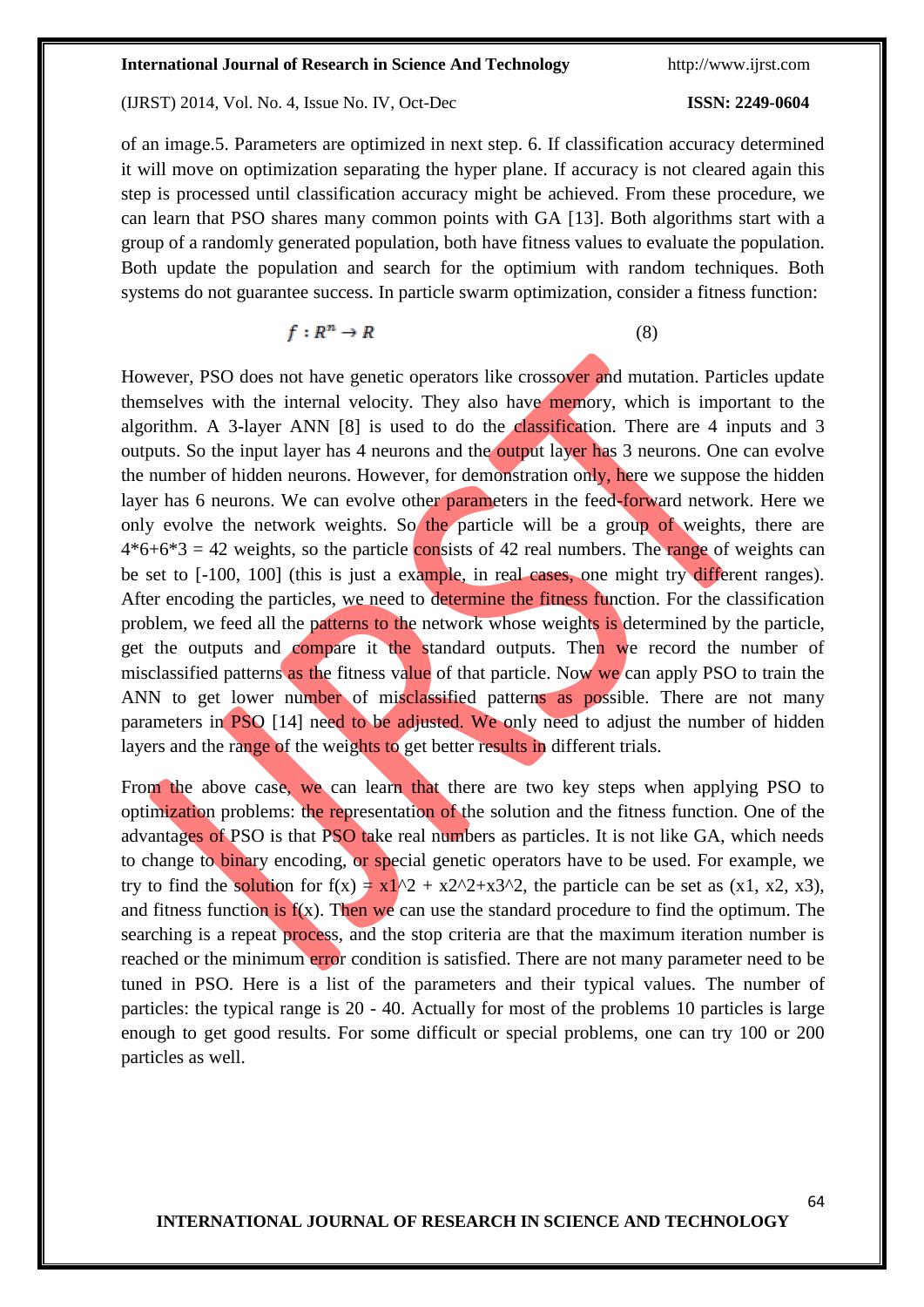(IJRST) 2014, Vol. No. 4, Issue No. IV, Oct-Dec **ISSN: 2249-0604**



# *C. Experimental results*

Without independent ground truth to validate the NN classification results, a small fraction of the ROI pixels were used to train the networks. The remaining pixels from the ROIs were then used to test the classification performance of the NN. Specifically, 8-12 randomly selected pixels from each class were used to train the NNs. As a result, a reasonable number of pixels were left in the ROIs to test the network classification accuracy. A pixel is 'correctly "classified if its network activation level is the highest of all networks and exceeds the threshold. Index values can range between -1.0 and 1.0, but vegetation has values that typically range between 0.1 and 0.7. The particles' data could be anything. In the pixels example above, the data would be the X, Y, Z coordinates of each pixels. If the data is a sample or series, then entity pieces of the data would be manipulated until the pattern matches the target pattern. The velocity value is calculated according to how far an individual's data is from the objective. Vmax, it determines the maximum change one particle can take during one iteration. Frequently we set the array of the particle as the Vmax for example, the particle  $(x1, x2, x3)$  X1 belongs [-10, 10], then Vmax = 20.

The maximum number of iterations the PSO [14] execute and the minimum error requirement. For example, for ANN preparation in previous section, we can set the bare minimum error necessity is one mis-classified pattern. This stop condition depends on the problem to be optimized. An overall different approach is to find clusters based on [pattern](http://en.wikipedia.org/wiki/Pattern) in the data matrix, frequently referred to as [biclustering,](http://en.wikipedia.org/wiki/Biclustering) which is a method frequently utilized in [bioinformatics.](http://en.wikipedia.org/wiki/Bioinformatics) Hyper spectral image is taken as input and image is improved using the ANNs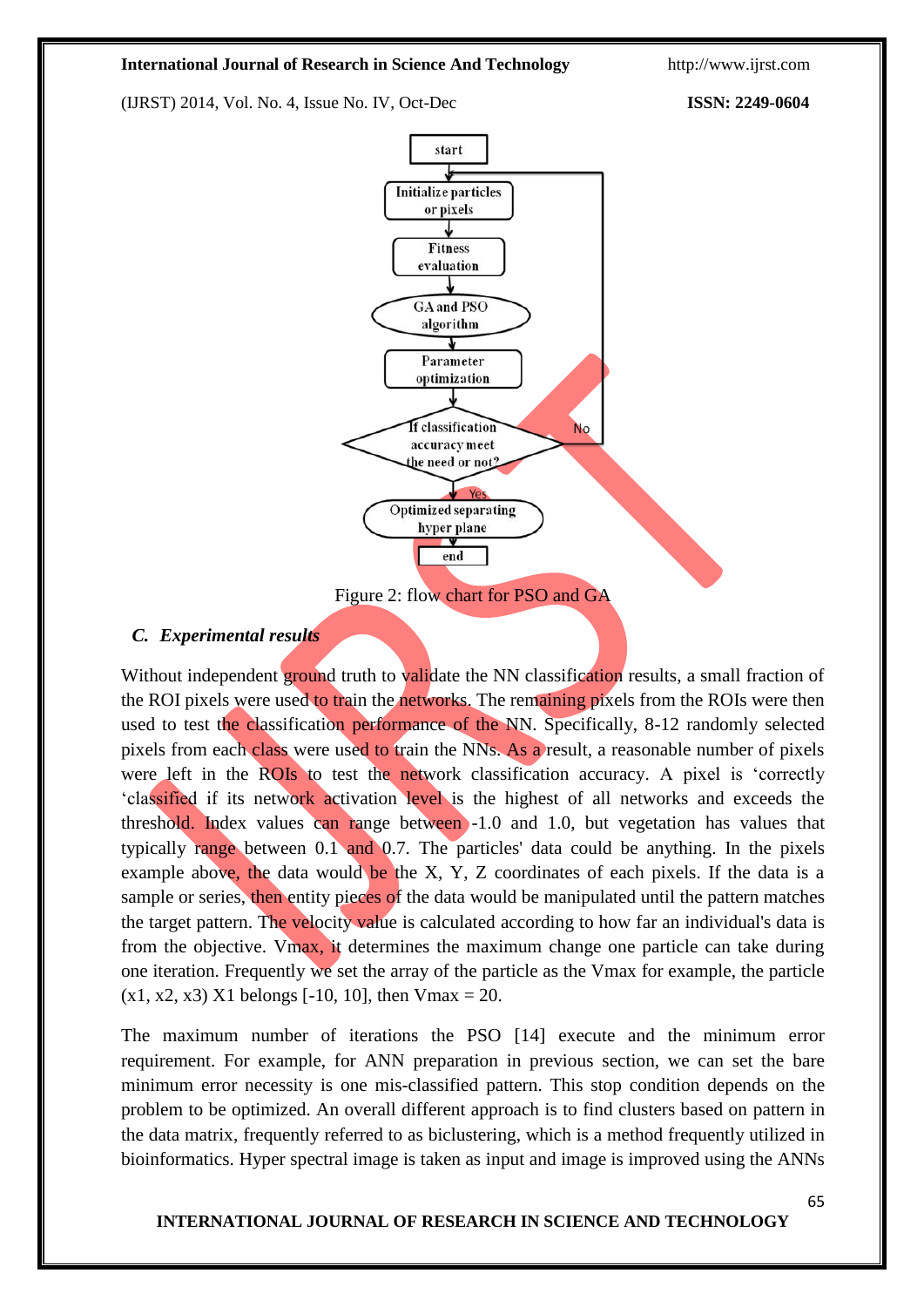(IJRST) 2014, Vol. No. 4, Issue No. IV, Oct-Dec **ISSN: 2249-0604**

technique to adapt to low dimensional data and clustering algorithm useful to calculate the performance effectiveness of different regions and tenancy of the region.



Hyper spectral image is taken as a input and image is pre-processed and enhanced. The input image consists of the different large dimension spatial and spectral bands. High dimensional input image is converted into the low dimensional data. After that, this input image is converted into gray scale image that is RGB value will be same. Then, histogram is calculated by using input of the spectral bands. This, low dimensional image is given into contrast process. In this process, hyper spectral image is evaluated following steps : CIR, DE CORR, and NDVI. The objective of Normalized difference vegetation index (NDVI) is to estimate a value indicate of certain vegetation attributes. These spectral reflectance are themselves ratios of the reflected over the incoming radiation in each spectral band independently, hence they take on ethics between 0 and 1.0. The use of NDVI itself thus varies between  $-1.0$  and  $+1.0$ . It should be noted that NDVI is functionally, but not linearly, comparable to the easy infrared/red ratio (NIR/VIS). The advantage of NDVI over a simple infrared/red ratio is therefore generally limited to any possible linearity of its functional relationship with vegetation properties. NDVI image is given to Gross Primary Productivity (GPP) calculation. GPP is the total primary productivity of an eco system. After applying area calculation the final filtered image is obtained. The algorithm assigns a feature selection to a cluster according to a maximum weight pattern selection overall clusters. The most efficient algorithm is hybrid intelligence which is widely used to reduce the computation efficiency and also dimensionality of hyper spectral image.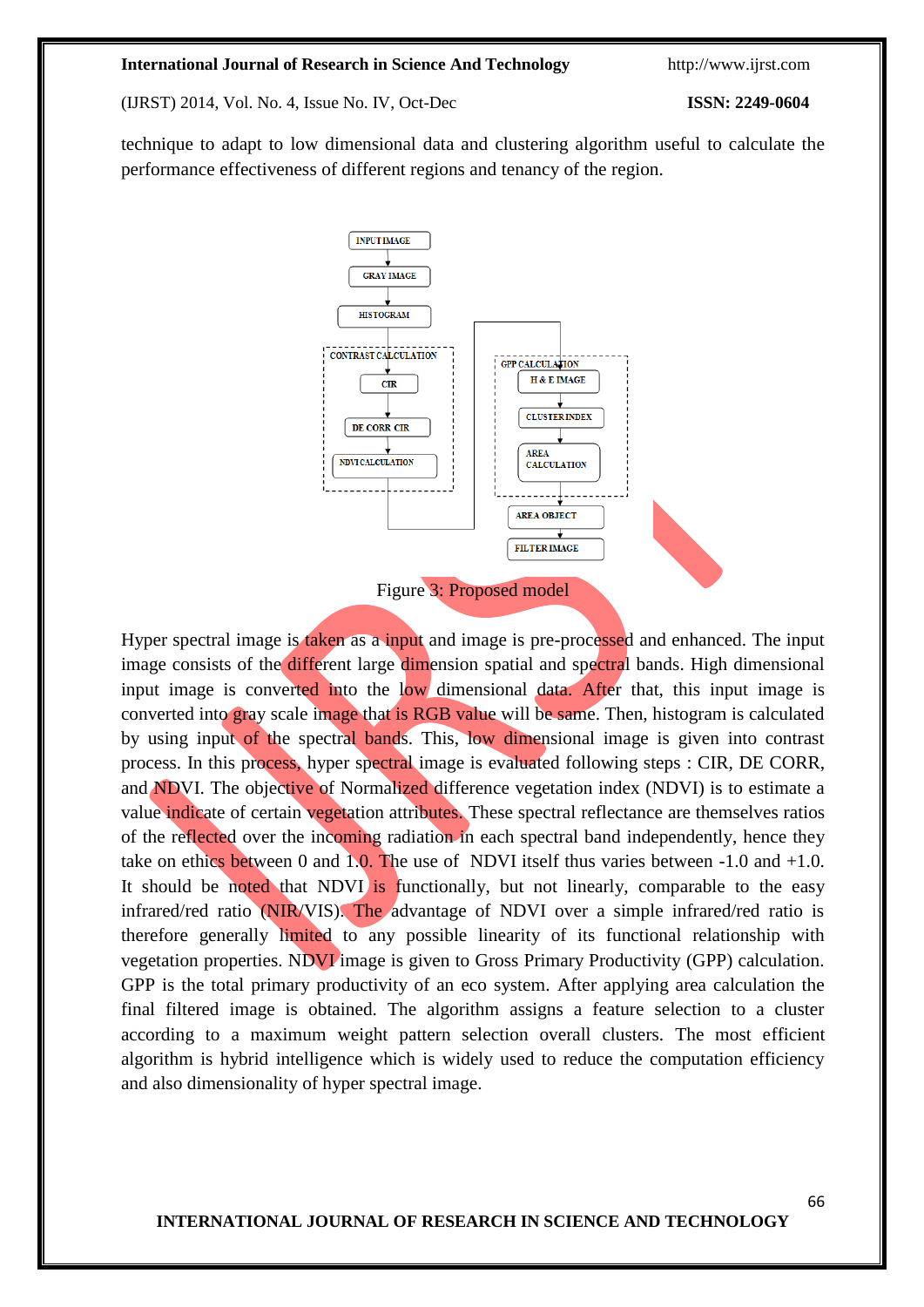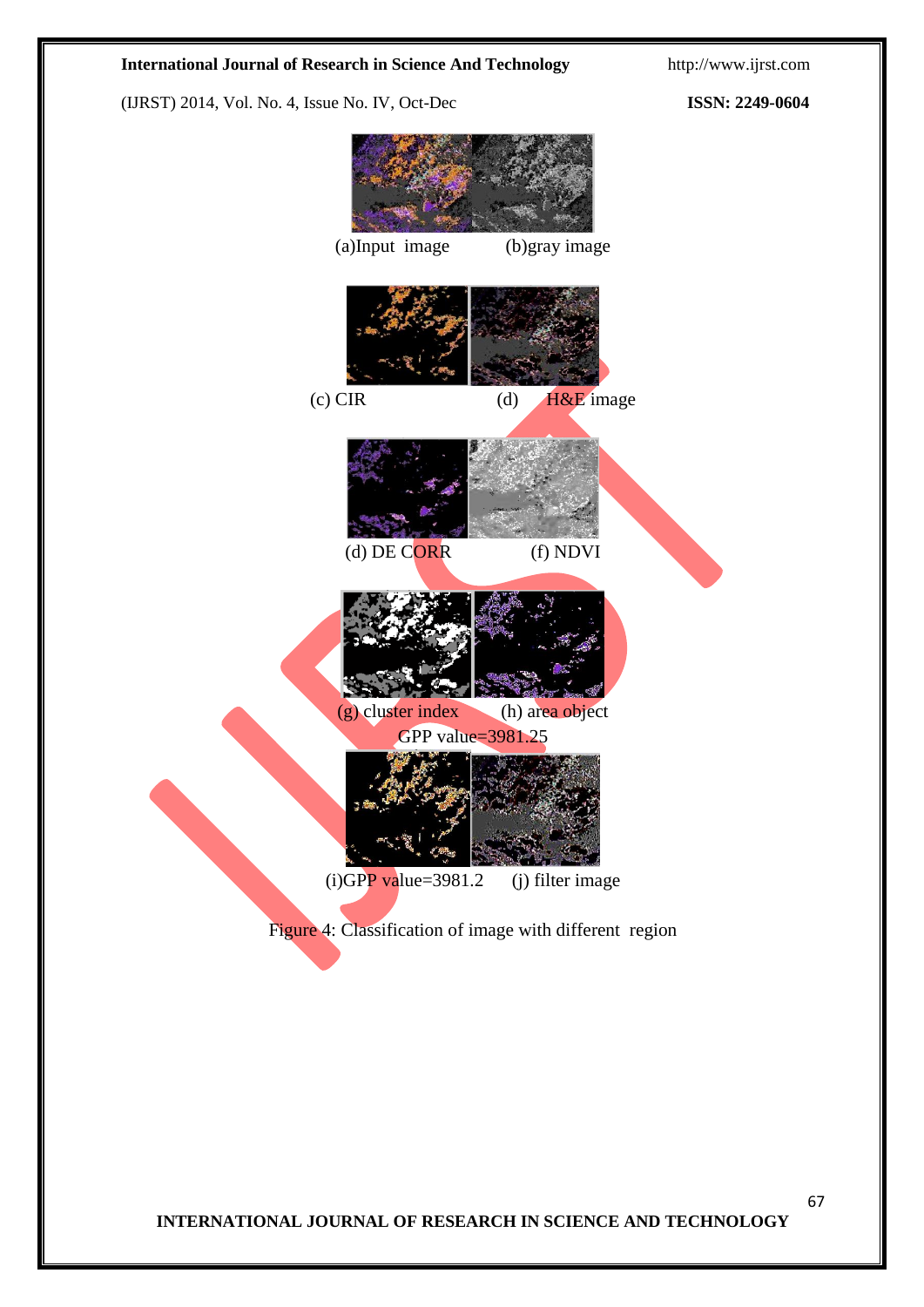(IJRST) 2014, Vol. No. 4, Issue No. IV, Oct-Dec **ISSN: 2249-0604**





# **CONCLUSION**

In this paper, we proposed a hybrid intelligence framework for hyper spectral image sensing. This algorithm shown, challenge to see how far the result becomes better by taking different number of hidden layers and nodes. So better result could be expected by taking more number of test points where the error values are more. It was observed that the parameters of ANN [8] remains fixed while the dimension can be increased by taking more test points. The learning constant used has the effect for the convergence of ascent error.The high spectral and spatial resolution hyper spectral image sensing requires correction for platform motions and this has been accomplished using PSO, GA, artificial neural network (ANN) and filtering algorithms. This spectral resolution has opened the door to a series of city-dweller and armed forces applications is actually successfully employed in many other fields like; land use, cultivation assessment, natural and green monitoring, ground-cover classification, asphalt characterization, healthcare and pharmaceutical sectors, mineral exploitation, change detection, man-made materials identification and detection, target activities, and surveillance. The method provides excellent generalization as the derivation at test points never deviates more to that of exact one.

# **REFERENCES**

[1] Yue Gao, Rongrong Ji,Peng Cui,Qionghai Dai,and Gang Hua,"Hyperspectral image classification through Bilayer Graph Based Learning",IEEE Trans.,vol.23.NO.7,July 2014. [2] J. Li, J. Bioucas-Dias, and A. Plaza,"Semisupervised hyperspectral image segmentation using multinomial logistic regression with active learning," IEEE Trans. Geosci. Remote Sens., vol. 48, no. 11,pp. 4085–4098, Nov. 2010.

[3] K. Bernard, Y. Tarabalka, J. Angulo, J. Chanussot, and J. A. Benediktsson, "Spectralspatial classification of hyperspectral data based on a stochastic minimum spanning forest approach," IEEE Trans. Image Process., vol. 21, no. 4, pp. 2008–2021, Apr. 2012.

[4] Muhammad Ahmad, Sungyoung Lee, Ihsan Ul Haq, and Qaisar Mushtaq, "Hyper spectral Remote Sensing: Dimensional Reduction and End member extraction"international journal, vol. 2, May 2012.